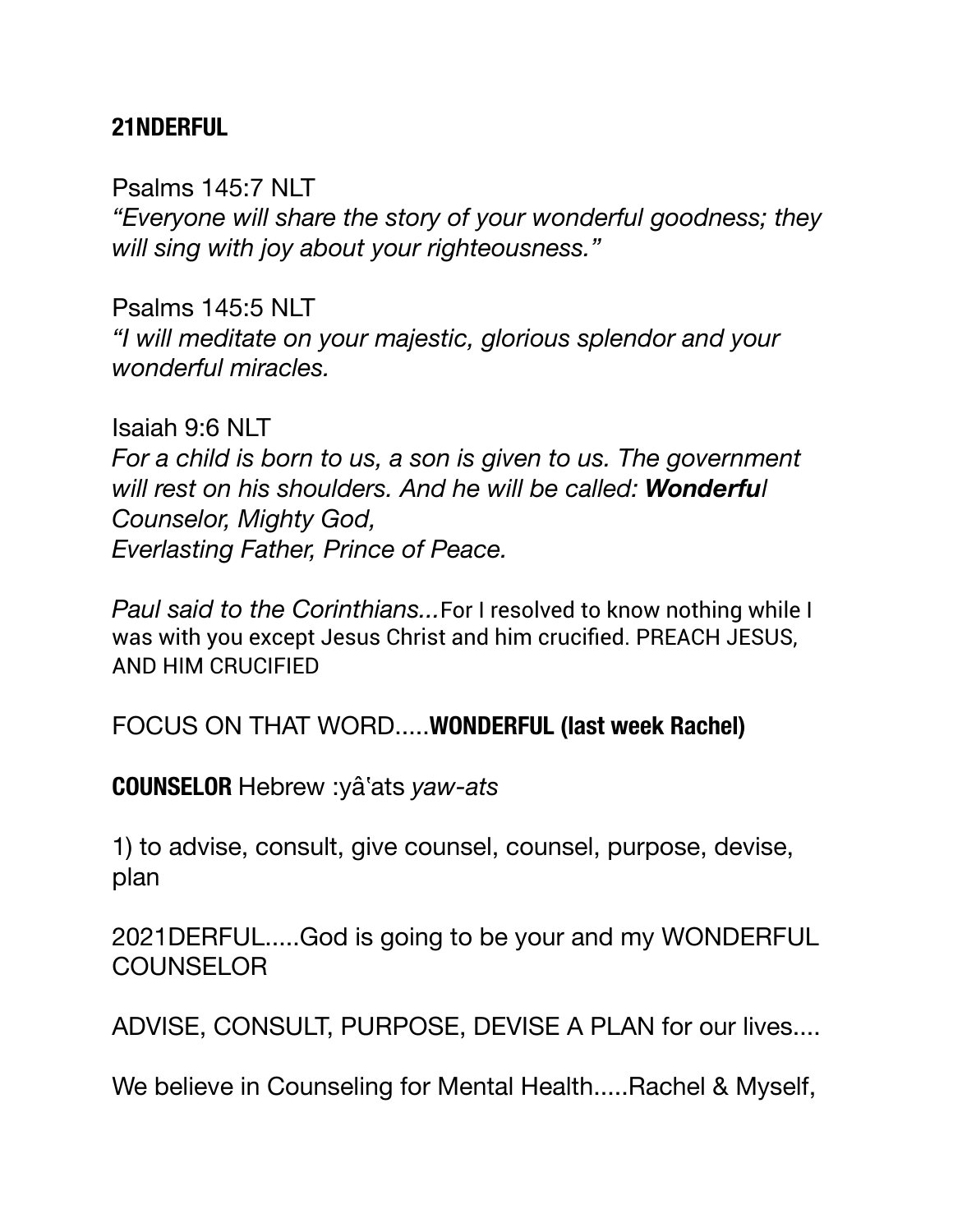Thank You **Marc Parker**, we better tun in our homework!! HA

But instead of monthly/weekly....every day, every moment...He's going to be you Wonderful Counselor

Relationships, finances, career, ministry, children, education....family

# **WAY BETTER THAN A FRIEND, SOCIAL MEDIA, SOME CAN NOD>>>BUT CAN THEY HELP.....RACHEL....JUST LISTEN!!**

# **WE NEED TO BE ABLE TO TELL SOMEONE WHAT WE ARE GOING THROUGH AND SOMEONE WHO CAN HELP**

**Psalm 3** NIV A psalm of David. When he fled from his son Absalom.

1 O Lord, how many are my foes! How many rise up against me! 2 Many are saying of me, "God will not deliver him." *Selah*  3 But you, O Lord, are a shield around me, my glory, and the One who lifts my head high. 4 I cry out loud to the Lord, and he answers me from his holy mountain. *Selah* 

5 I lie down and sleep; I wake again, because the Lord sustains me.

6 I will not fear the tens of thousands drawn up against me on every side.

7 Arise, O Lord! Deliver me, O my God! Strike all my enemies on the jaw; break the teeth of the wicked.

8 From the Lord comes deliverance. May your blessing be on your people. *Selah* **Using** 

**Very Pratical.....**Since the 6th Century when Benedict of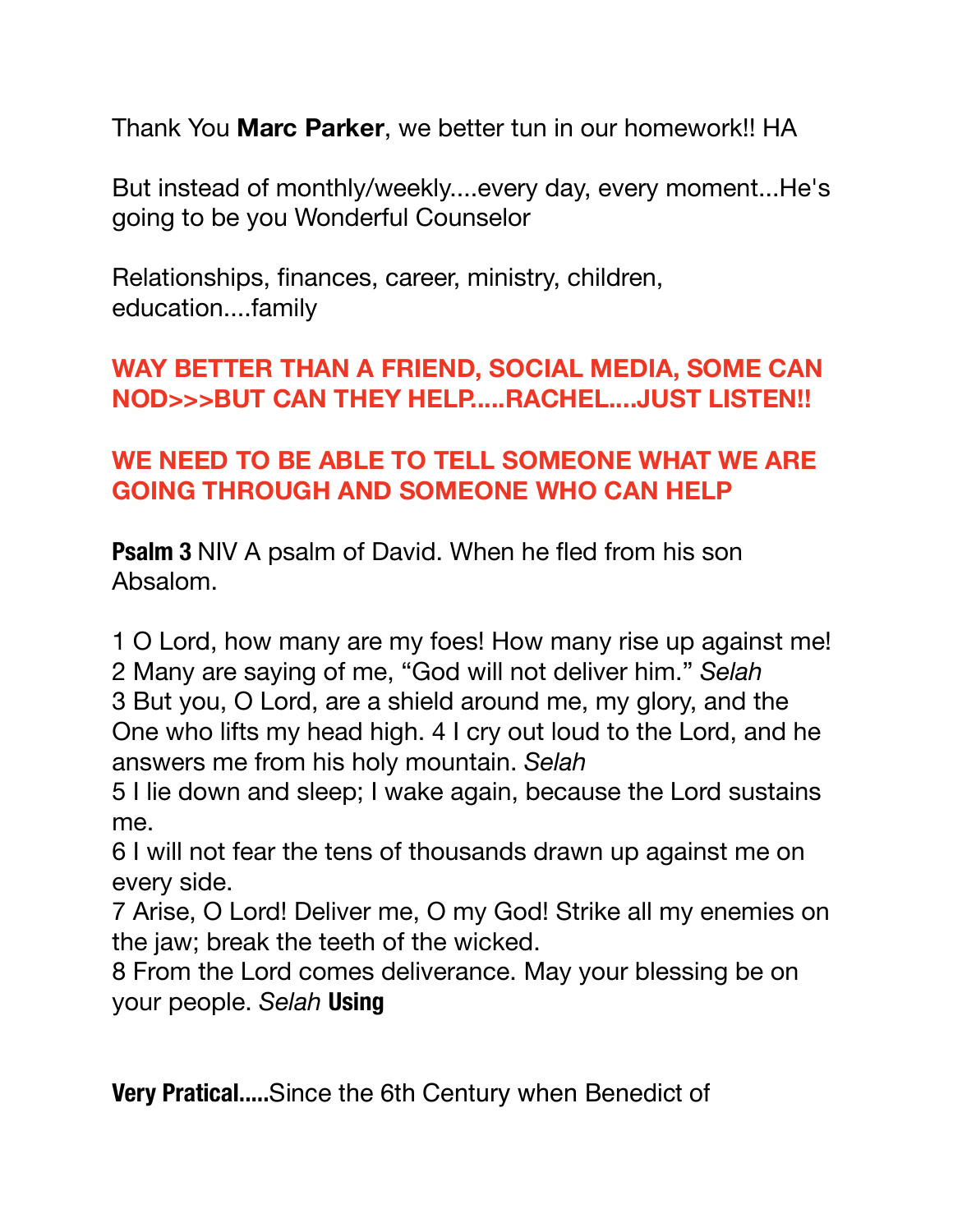(NURSHA)Nursia developed (letsio)Lectio (Devino) Divina Latin for "Devine Reading" as a way of listening to God in a Bible text

Some have called This Psalm and Psalmist a *spiritual psychotherapist*,

**Psalm 3 as a Template (Prompts to Journal or Quietly Pray)**  "A Psalm of \_(your name)\_.

When I..." (Identify a situation in your life that is troubling you.)

"O Lord, how many are my foes..." Describe your struggle or conflict:

"Many are saying of me..."

Describe the criticisms that other people, Satan or your own internal critic are judging you with:

"But you, O Lord, are a shield around me, my glory, and the One who lifts my head high." Picture the Spirit of Christ surrounding you to protect you.

"I cry out loud to the Lord, and he answers me..." Give thanks to God for the good and redemptive things he's doing for in the spiritual reality of his kingdom:

"I lie down and sleep... I will not fear... " Pray to trust God for peace and protection:

"Arise, O Lord!... Strike all my enemies..." Tell God, the Righteous Judge and your Deliverer, your angry or hurt feelings and where you need His help

"From the Lord comes deliverance. May your blessing be